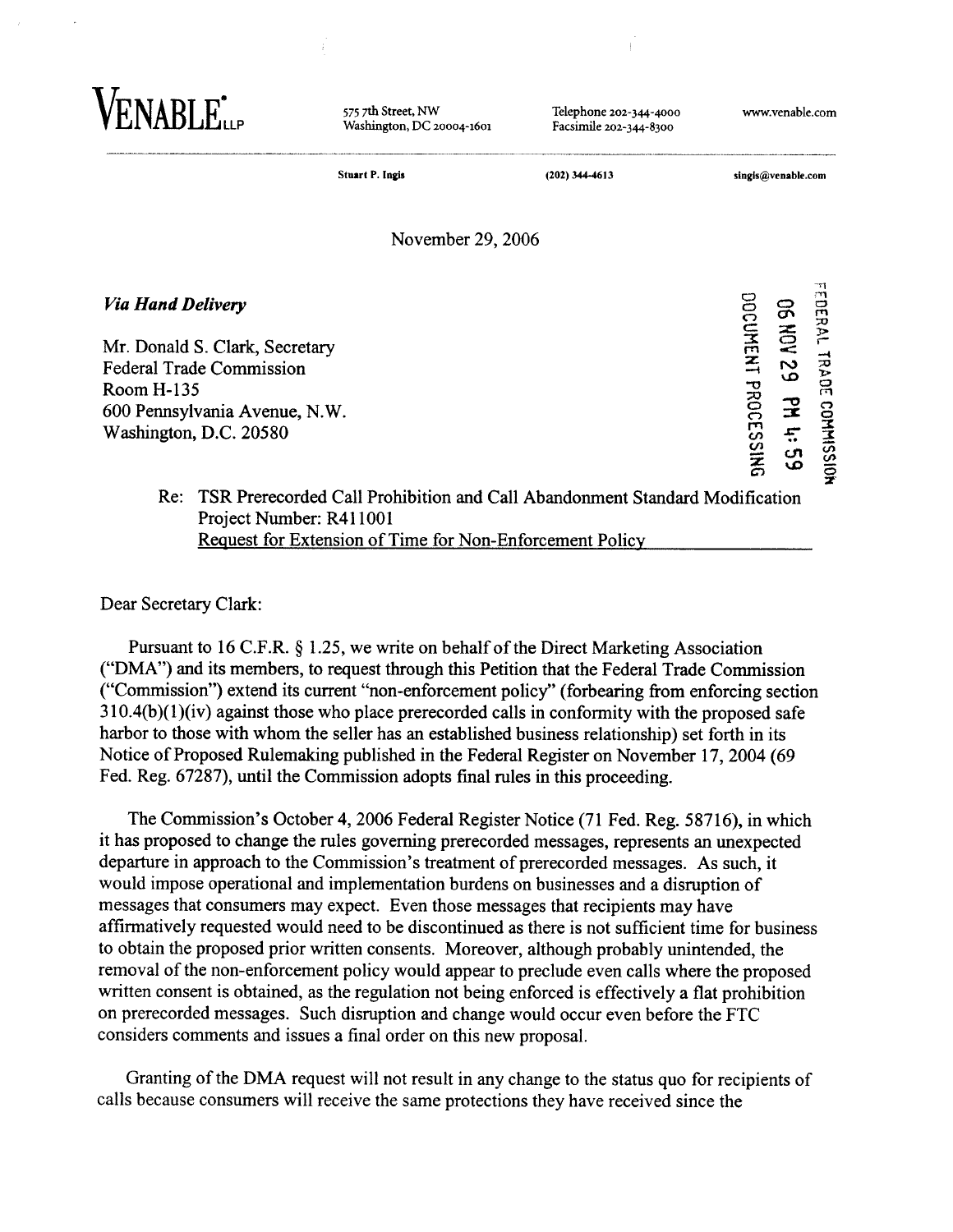Mr. Donald S. Clark November 29,2006 Page 2

Commission's non-enforcement policy began. Retaining the current policy until the rulemaking is complete would also not require businesses to undertake significant costs and operational difficulties until the Commission has fully considered the comments to its proposed rule. By contrast, if the Commission initiates enforcement actions before completion of the proceeding, this effectively prejudges the outcome of the proceeding, thereby limiting the purpose of the Notice and Comment process.

Ť

DMA believes that the record in this proceeding, which will close on December 18, 2006. will demonstrate that the longstanding practice of allowing businesses to use recorded messages to call those with whom they have an established business relationship ("EBR") is a valid business practice that is beneficial to consumers. DMA and its members also will demonstrate that consumers in fact in many instances may prefer recorded messages with effective opt-out to their live operator equivalent. We describe these reasons in more detail below.

## **A. Continuation of the Non-Enforcement Policy Pending the Outcome of the Final Rule will Prevent Disruptions in Recorded Messages for Businesses and Consumers.**

Enforcing the prohibition on sending prerecorded messages to customers with an established business relationship without written consent in January 2007 would cause significant operational and implementation problems, and would limit calls that recipients have requested and expect to receive. Many of DMA's members plan comprehensive marketing campaigns for long periods of time. Companies have planned and implemented customer outreach well beyond the January 2,2007 effective date of the Commission's policy. In addition, many customers have expressly requested calls from the companies with which they do business. If, however, these requests were not in writing - and it is unlikely that they were - then businesses could not use prerecorded messages to contact these individuals.

Obtaining signed, written consent is a time consuming and expensive process. Companies must contact customers with whom they have been transacting business by prerecorded messages and request that the consumers provide consent for the same calls they have already been receiving. Businesses must determine how best to reach their customers, how to obtain their signed consent, and how to store and organize these consents once received. Particularly given that the Commission's October notice will require businesses to do this during the busy holiday retail season, companies simply need more time to obtain the necessary consent. Given that the record is still open in this proceeding and no final decision has been made, DMA requests that the Commission should allow companies to continue operating under the existing safe harbor until the Commission issues final rules. Otherwise, companies may expend great resources obtaining signed, written consent and ultimately be subject to a different standard in the final rule.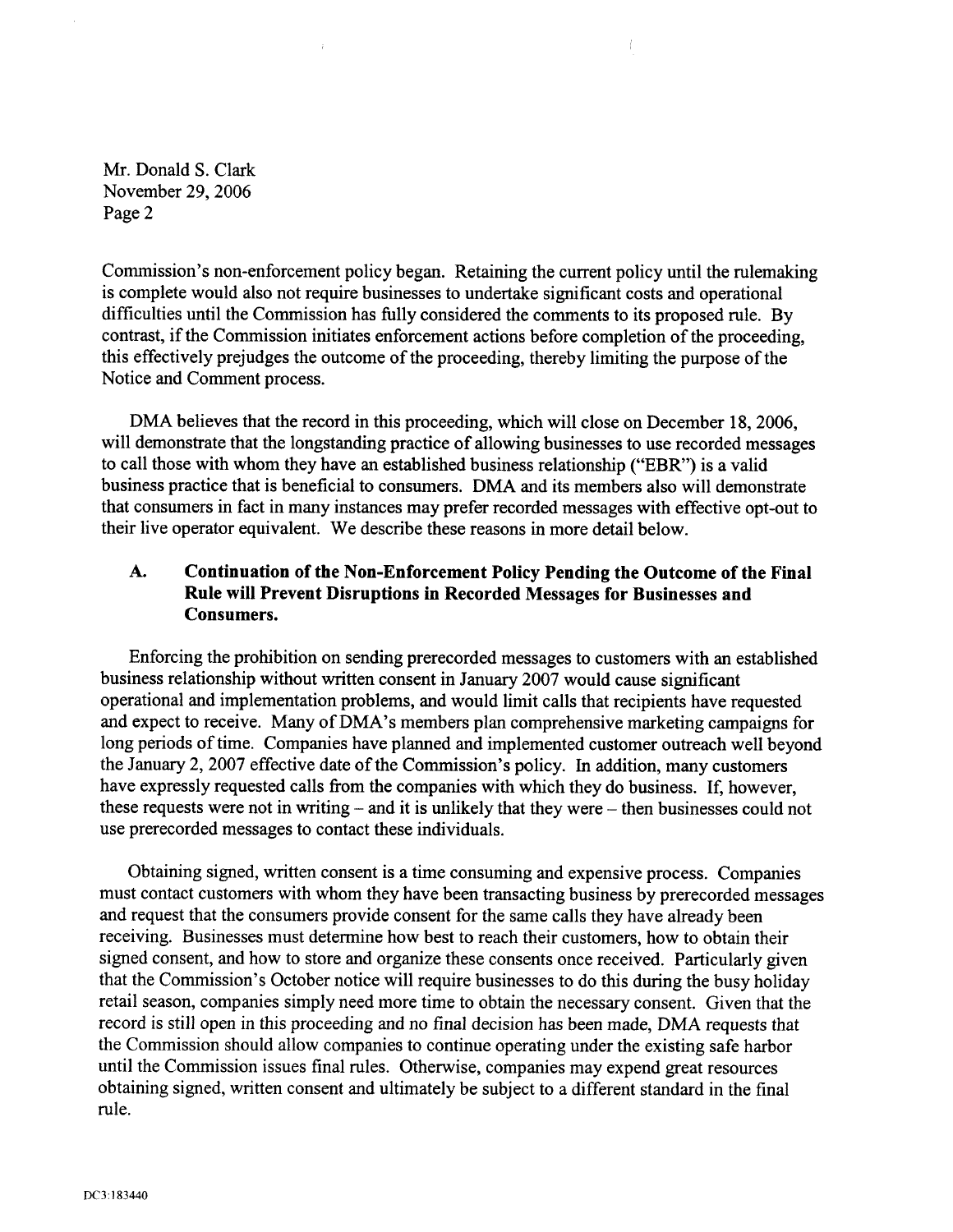Mr. Donald S. Clark November 29,2006 Page 3

In addition, while probably unintended, we believe that the FTC's rescinding of the "nonenforcement policy" could be interpreted to prohibit companies from using prerecorded messages even if written consent of the type proposed in the rule is obtained. Neither section  $310.4(b)(1)(iv)$  nor  $310.4(b)(4)$  of the Commission's rules governing abandoned calls contains exceptions for calls made with express consent, and these will be the provisions in effect pending the outcome of the proposed rule. Thus, even if written consent is obtained as proposed, until a final rule is issued, prerecorded calls made with express written consent could be entirely prohibited effective in January.

 $\bar{\Gamma}$ 

Finally, extension of the non-enforcement policy will not result in any change to the status quo for recipients of calls. Since telemarketing was first regulated at the national level in 1991, prerecorded calls to those with whom the caller has an established business relationship have been permitted without obtaining prior consent. Until 2003, the Telemarketing Sales Rule was silent with respect to prerecorded calls. At that time, the Commission issued rules governing abandoned calls that, if read literally, could have had the effect of banning the use of all prerecorded messages. The Commission has elected not to enforce such an interpretation of the rule, and formally adopted this position in the November 2004 announcement of its "nonenforcement policy" coupled with its safe harbor for calls to existing customers. Thus, by allowing calls to those with whom a caller has an established business relationship subject to the prompt opt-out ability in the message, the Commission would allow the status quo to remain in place pending completion of the rulemaking.

## **B. The DMA and its Members will Provide Comments in the Record in Response to the Commission's Proposal That May Impact the Commission's Final Rule**

DMA believes that the information it submits will demonstrate that prerecorded messages to those with whom the caller has an established business relationship are in the best interest of all parties and that the current safe harbor presents the best set of rules. In addition, the past two years have provided significant data, which was not part of the record leading up to the FTC's October 2006 proposal, that should be considered by the Commission prior to enforcement.

**DMA** believes that, when complete, the record in response to the October proposal will provide strong support for a rule allowing prerecorded message calls to those with whom the caller has an established business relationship as long as the message includes a prompt and clear opt-out option. DMA's comments, and those of its members, will provide information about the opt-out technology being used; information showing that there are few complaints that the optout systems do not work; information about the cost of the opt-out technology; and information about the typical duration of prerecorded calls. Furthermore, DMA and its members will submit evidence about the many types of prerecorded calls to EBRs the consumers find useful and that it